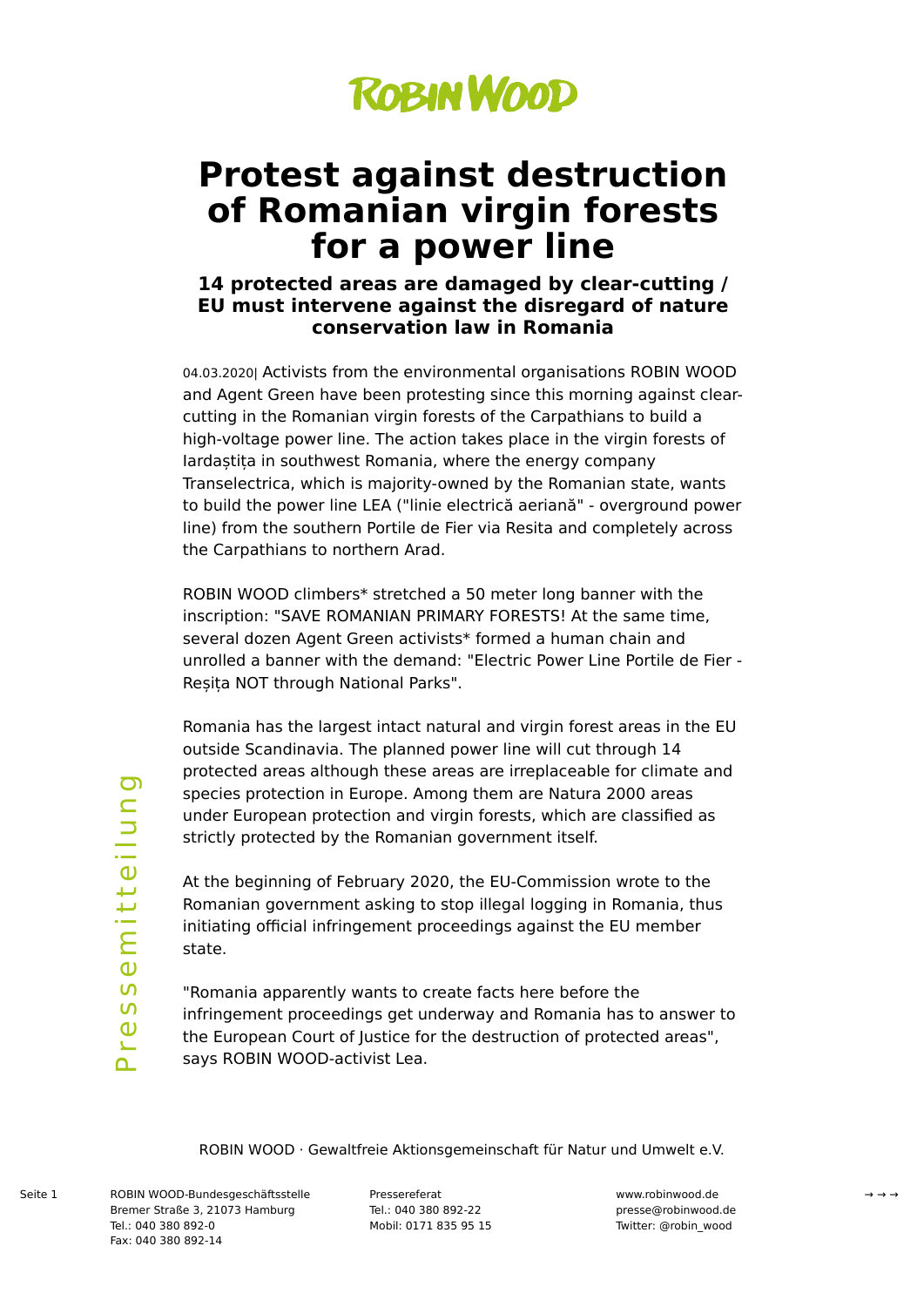

During today's protests the activists alerted the police and contacted the forest guard, the environmental guard and the representatives of the Ministry of the Environment, demanding to suspend the logging and to carry the LEA project on alternative routes that avoid the protected natural areas. Agent Green has now initiated proceedings against all the authorities involved and sent a new complaint to the EU-Commission.

"Transelectrica project represents the quintessence of corruption in Romania. Transelectrica has all kinds of authorizations and agreements to pretend a sort of legality for a project that harms 14 natural protected areas with the agreement of Romanian Parliament and Government. We definitely cannot let them continue", says Gabriel Paun, President of Agent Green.

"The Romanian government does not protect the country's valuable primary forests. Therefore the forest nature conservation organisations must stand together internationally and the EU-Commission must also act now. Europe's last primary forests must not become victims of corruption and greed for profit. We depend on the ecosystem services of these forests and they cannot be replaced by any technology", says Jana Ballenthien, ROBIN WOOD forest campaigner.

#### **Contact:**

 - ROBIN WOOD, Jana Ballentien, Forest Campaigner, Tel. 0049 (0)40 38089211, wald@robinwood.de; Ute Bertrand, Press Officer, Tel. 0049 (0)171 835 95 15, presse@robinwood.de

 - Agent Green, Veronica TULPAN, Campaign Coordinator, Tel. 0040 723387203, veronica.tulpan@agentgreen.org; Cătălina RĂDULESCU, Lawyer, Tel. 0040 740161116, info@agentgreen.org

### **For editorial offices:**

If you are interested in freely available photo and video material of the campaign, please contact the ROBIN WOOD press office, Ute Bertrand, presse@robinwood.de.

#### **Further links:**

ROBIN WOOD protest at the international forest conference of the European Commission in Brussels: https://www.robinwood.de/pressemitteilungen/robin-wood-protest-zur-

internationalen-waldkonferenz-br%C3%BCssel